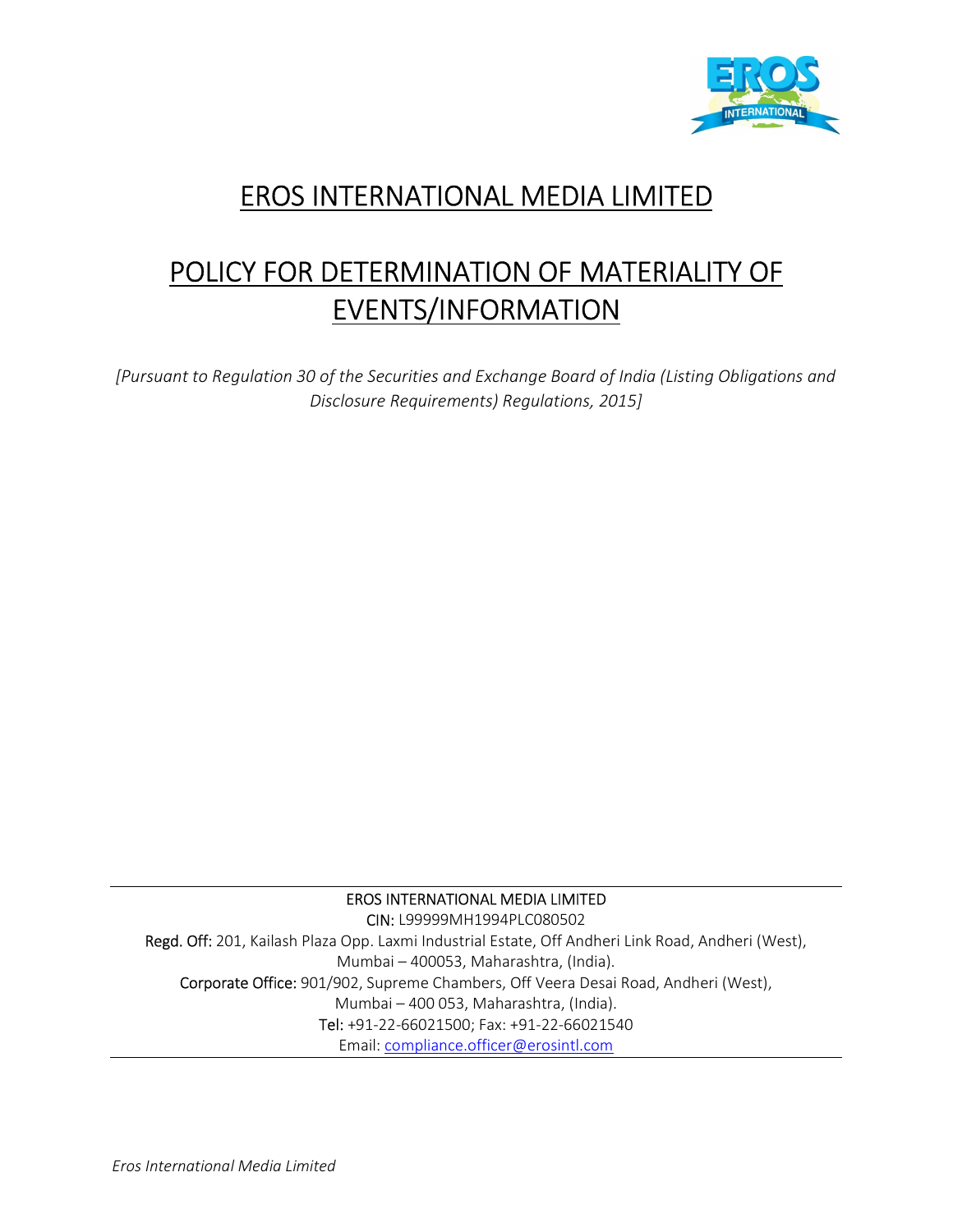

## I. LEGAL FRAMEWORK:

This Policy for Determination of Materiality of Events or Information is aimed at providing guidelines to the management of Eros International Media Limited, to determine the materiality of events or information, which could affect investment decisions and ensure timely and adequate dissemination of information to the Stock Exchange(s) (as hereinafter defined).

This Policy has been formulated in accordance with clause (ii) of sub-regulation (4) of Regulation 30 of the SEBI (Listing Obligations and Disclosure Requirements) Regulations, 2015, with respect to disclosure of events and information.

Pursuant to the SEBI (Listing Obligations and Disclosure Requirements) Regulations, 2015, issued on September 2, 2015, the Board of Directors had approved and adopted the "Policy for Determination of Materiality of Events or Information".

The Board shall review, and if found required, may amend this Policy from time to time. This Policy will be applicable to the Company with effect from December 1, 2015 and was last amended by the Board of Directors on May 23, 2019.

#### II. OBJECTIVE

The objective of this Policy is to serve as a guiding charter to the management to ensure that timely and adequate disclosure of events or information are made to the investor community by the Company under the SEBI (Listing Obligations and Disclosure Requirements) Regulations, 2015, to enable them to take well informed investment decisions with regard to the securities of the Company.

#### III. INTRODUCTION

- a) "Act" means the Companies Act, 2013 to the extent notified and the Companies Act, 1956, to the extent in force and rules made there under as amended from time to time.
- b) "Board of Directors" or "Board" means the Board of Directors of the Company.
- c) "Company" means Eros International Media Limited
- d) "Key Managerial Personnel" means key managerial personnel as defined under sub-section (51) of section 2 of the Companies Act, 2013.
- e) "Listing Regulations" means the Securities Exchange Board of India (Listing Obligations and Disclosure Requirements) Regulations, 2015, as amended from time to time.
- f) "Policy" means policy Determination of Materiality of Events or Information, as amended from time to time.
- g) "SEBI" means the Securities and Exchange Board of India.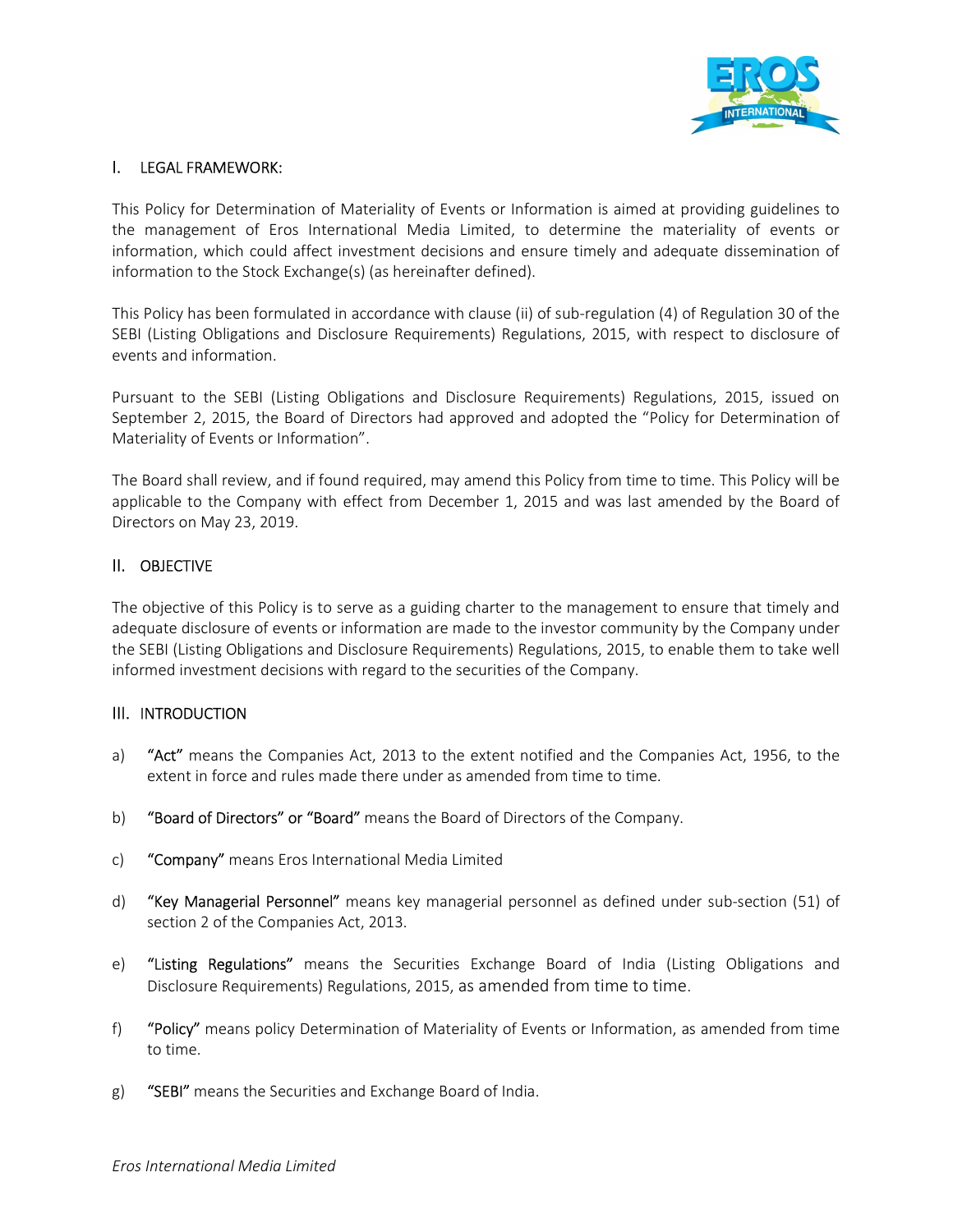

- h) "Rules" means the rules made under the Companies Act, 2013.
- i) "Stock Exchange(s)" means BSE Limited (BSE) and the National Stock Exchange of India Limited (NSE), where the equity shares of the Company are listed.

#### IV. DETERMINATION OF MATERIALITY OF EVENTS/ INFORMATION

The materiality of all the events/ information related to the Company's business, operations, and investments will be determined on case to case basis, depending upon the facts and circumstances pertaining to such events.

Further, all such events shall be classified in following two categories for application of guidelines for materiality:

#### CATEGORY 1: EVENTS WHICH ARE DEEMED TO BE MATERIAL EVENTS

The Company shall disclose all such events, pertaining to *itself or its material subsidiary(ies)*, which are specified in Para A of Part A of Schedule III of the Listing Regulations (as applicable from time to time) without any application of the guidelines for materiality, as specified in sub-regulation (2) of Regulation 30 of the Listing Regulations.

The list of such events is enclosed as **Annexure A.** 

The Disclosures of events as mentioned above shall be made to the Stock Exchange(s) as soon as reasonably possible and within 24 hours from the occurrence of the event or information, or as per the applicable provisions of the applicable laws.

Further, the events listed under sub-clause (4) to the Annexure A, will be disclosed wherever applicable within 30 minutes of the conclusion of the board meeting.

Further, in a situation, the disclosure is made after 24 hours of occurrence of the event or information, alongwith the disclosure, the Company shall provide an explanation for the delay.

#### CATEGORY 2: EVENTS WHICH ARE DEPENDENT ON APPLICATION OF GUIDELINES FOR MATERIALITY

The Company shall disclose all such material events pertaining to *itself or its material subsidiary(ies)*, specified in Para B of Part A of Schedule III of the Listing Regulations subject to application of guidelines for materiality.

The list of such events is enclosed as **Annexure B.** 

The list of events outlined in Annexures A & B are indicative in nature. There may be a likelihood of some unforeseen events emerging due to the prevailing business scenario from time to time. Hence, the relevant Authorized Person should exercise his/her own judgement while assessing the materiality of events associated with the Company.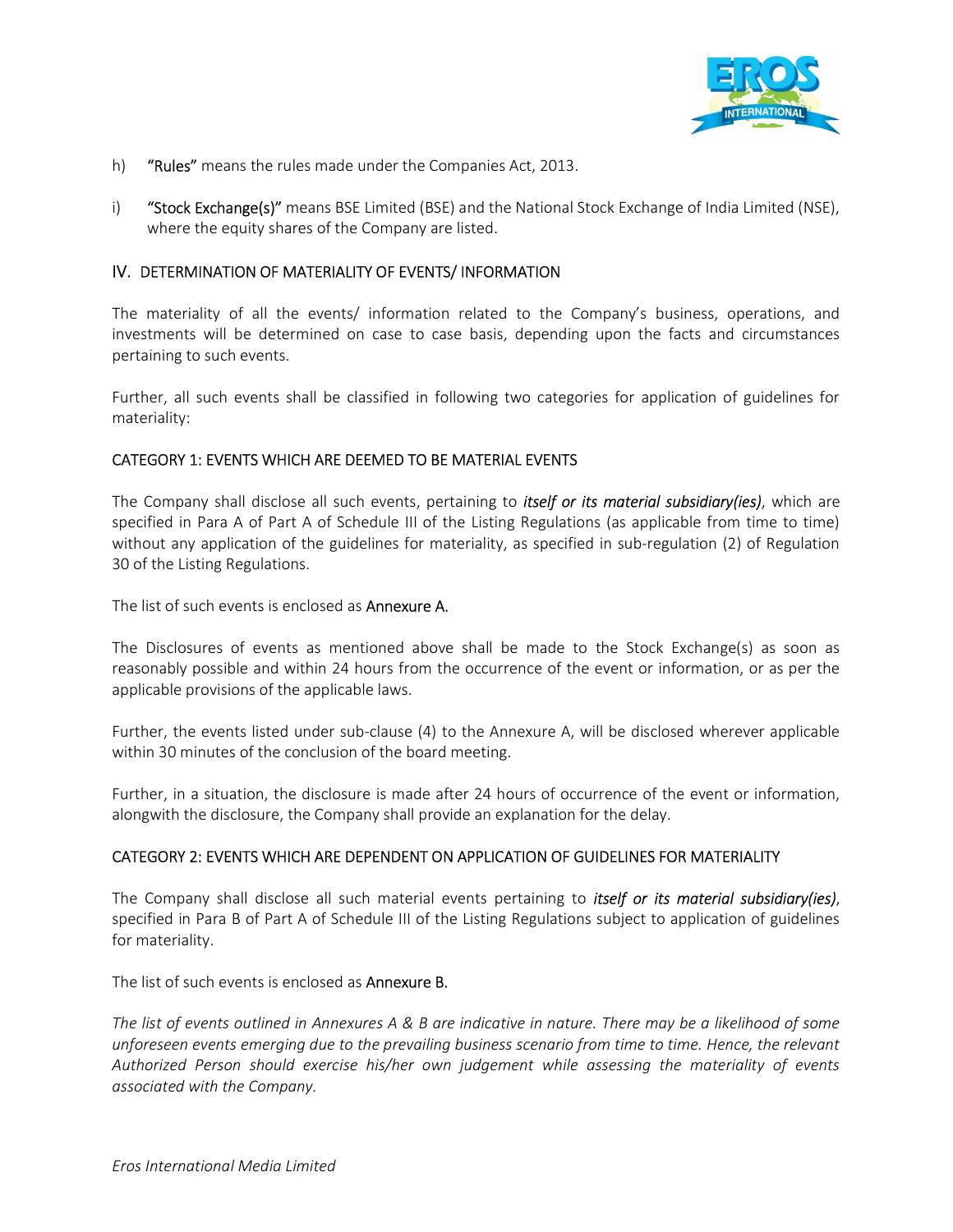

## V. GUIDELINES FOR DETERMINING MATERIALITY OF EVENTS OR INFORMATION IN RESPECT OF ABOVE MENTIONED ITEMS:

- i. Quantitative criteria would be calculated based on audited financial statements of the last audited financial year, and would mean event/ information where the value involved or the impact: (a) exceeds 10 per cent of the consolidated gross turnover, or (b) exceeds 10 per cent of the consolidated net worth; whichever is lower.
- ii. Qualitative criteria would mean an event/ information:
	- (a) the omission of an event or information, which is likely to result in discontinuity or alteration of event or information already available publicly; or
	- (b) the omission of an event or information is likely to result in significant market reaction if the said omission came to light at a later date; or
	- (c) any other event/information may be treated as being material if in the opinion of the Board of Directors of Company, the event / information is considered material.
- iii. In case of Proprietary or Confidential Information: Care should be taken if the information is Proprietary or Confidential. Information shall be regarded as proprietary to the Company, if disclosing it publicly would undermine its competitive position. Information shall be regarded as Confidential if there are obligations to other counterparty relationships binding the Company to confidentiality.

## VI. ANY OTHER INFORMATION / EVENT WHICH IS TO BE DISCLOSED BY THE COMPANY

The Company shall disclose major developments that are likely to affect business, e.g. emergence of new technologies, expiry of patents, any change of accounting policy that may have a significant impact on the accounts, etc. and brief details thereof and any other information which is exclusively known to the Company which may be necessary to enable the holders of securities of the Company to appraise its position and to avoid the establishment of a false market in such securities.

Also, in any adverse scenario that may prevent/ impact filing of compliances under the Listing Regulations, e.g. natural calamity, seizure/ capture of books/ computers by regulatory authorities, accidental damage on account of strikes/lockouts, where the Board of Directors of the Company are unable to approve compliances etc., shall be disclosed to the stock exchange(s), as soon as practically possible.

#### VII. DETERMINATION OF OCCURRENCE OF AN EVENT / INFORMATION

- A. For the items mentioned in Annexure A, following shall be deemed to be the occurrence:
	- Items for which Board/ Shareholders' approvals are required, upon the conclusion of the respective Meetings;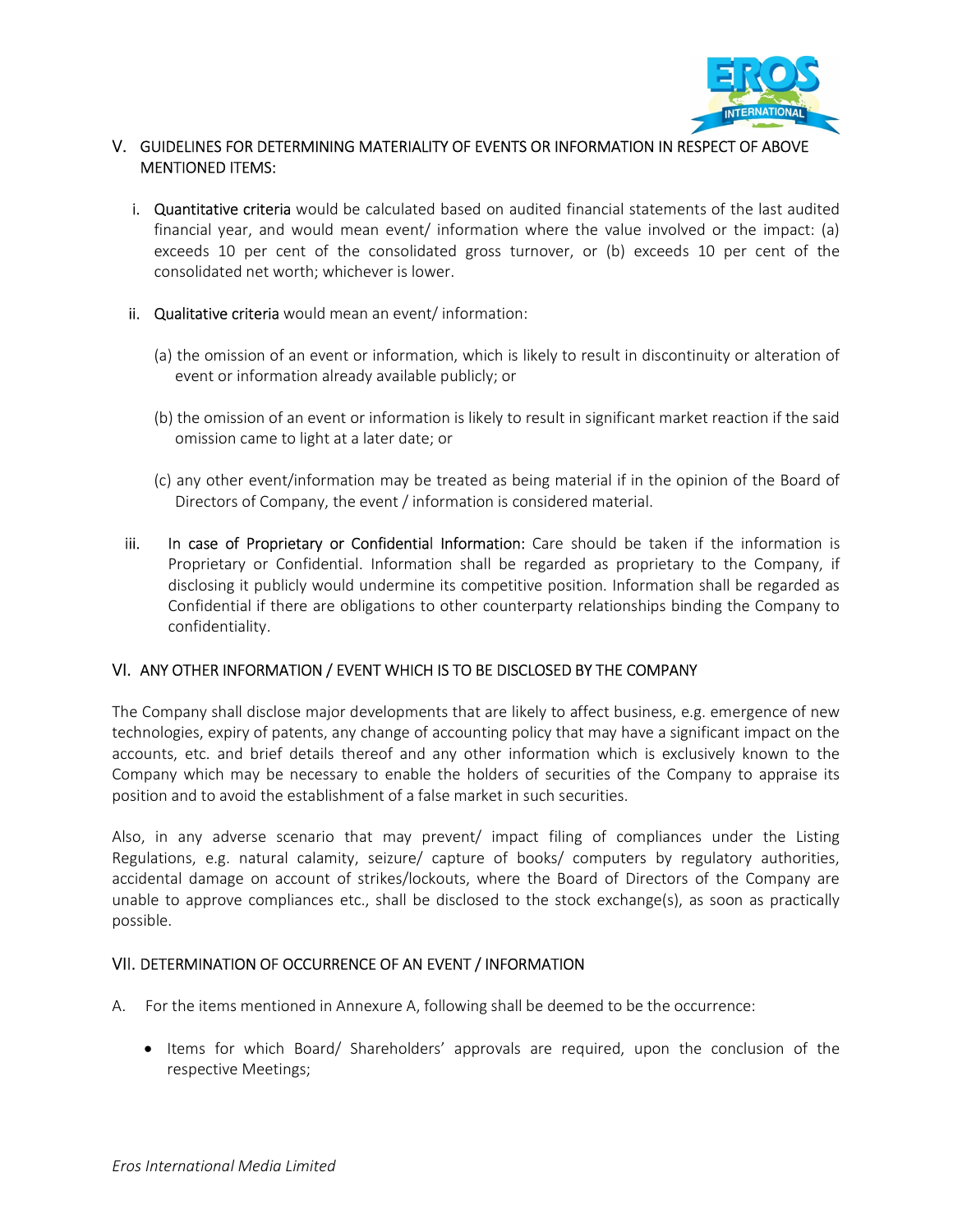

- For items, that do not require any Board/ Shareholders' approvals, upon the same coming to the knowledge of KMPs/ Authorized Person;
- B. For the items mentioned in Annexure B, the same shall be deemed to have occurred when the same comes to the KMPs'/ Authorized Persons' knowledge.

## VIII. AUTHORITY TO KEY MANAGERIAL PERSONNEL (KMP) FOR THE PURPOSE OF DETERMINING MATERIALITY OF AN EVENT OR INFORMATION AND FOR THE PURPOSE OF MAKING DISCLOSURES TO STOCK EXCHANGE

The following KMPs are hereby severally authorized by Board of Directors for the purpose of determining materiality of an event or information and for the purpose of making disclosures to Stock Exchange(s) ("Authorized Person(s)"):

- a. Managing Director
- b. Chief Financial Officer

#### IX. Process of determination & disclosure of material event or information:

- Whomsoever gets to know of any such event or information, including events mentioned in Clause IV above, shall forthwith inform the same to the KMPS(s)/ Authorized person, along with adequate supporting data/information, to facilitate a prompt and appropriate disclosure to the stock exchange(s);
- The KMPs will then ascertain the materiality of such event(s) or information based on the above guidelines.
- In case, the relevant Authorized Person perceives any doubt regarding materiality, he/she may consult appropriate counsel or guidance, as and when necessary, from internal or external stakeholders, as they deem fit.
- On completion of the above assessment, the KMPs shall if required, make appropriate disclosure to the stock exchange(s).

#### X. AMENDMENTS

The Board may subject to the applicable laws amend any provision(s) or substitute any of the provision(s) with the new provision(s) or replace the Policy entirely with a new Policy. However, no such amendment or modification shall be inconsistent with the applicable provisions of any law for the time being in force. In case there are any modification(s) / amendment(s) / notification(s) / circular(s) to Listing Regulation or the Companies Act, 2013 and Rules made thereunder, it shall apply to this Policy automatically and this Policy shall stands amended automatically.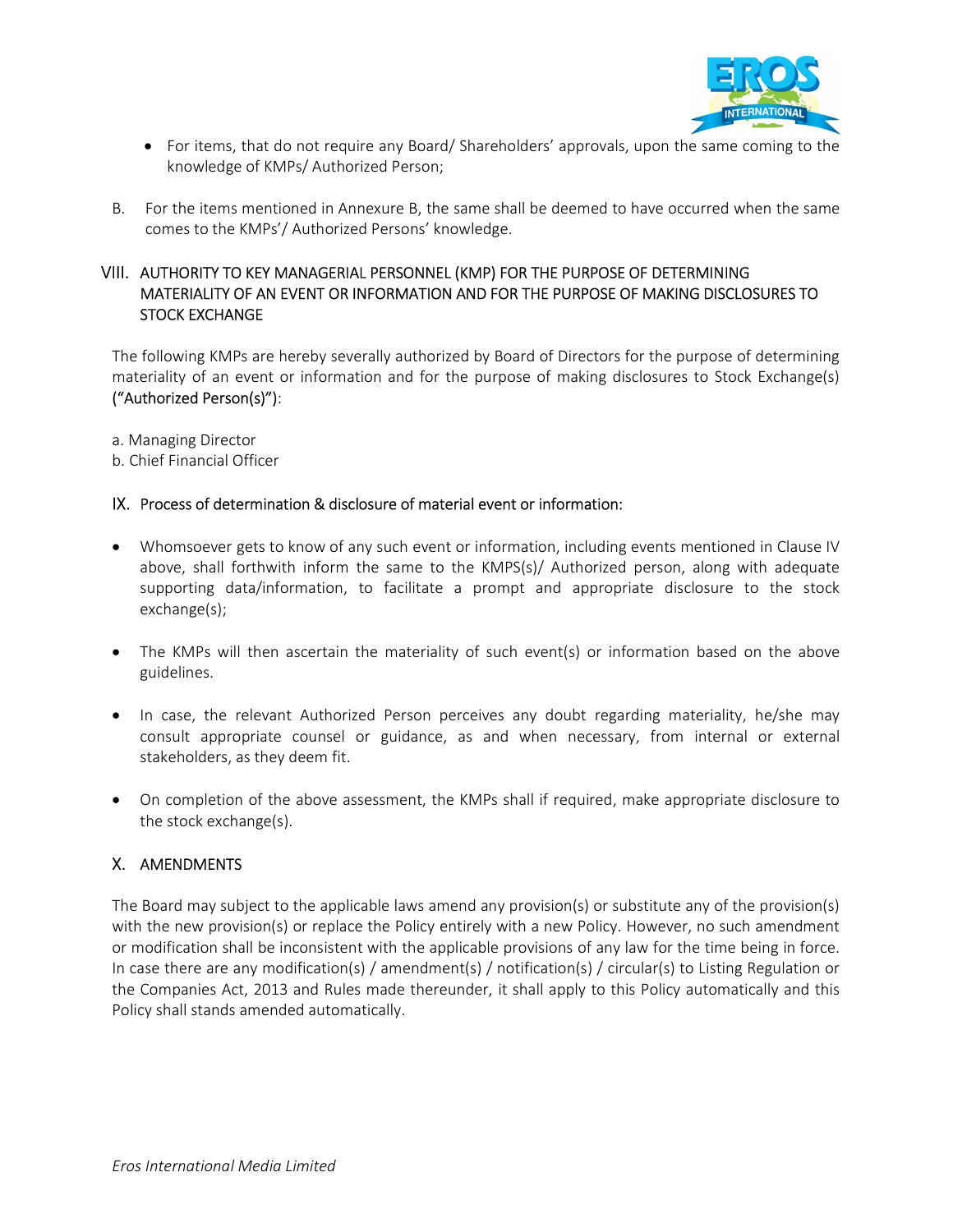

## XI. SCOPE AND LIMITATION

In the event of any conflict between the provisions of this Policy and the Act or Listing Regulations or any other statutory enactments or rules, the provisions of Listing Regulations / Act or statutory enactments, rules shall prevail over this Policy and the part(s) so repugnant shall be deemed to severed from the Policy and the rest of the Policy shall remain in force.

## XII. DISSEMINATION OF POLICY

This Policy shall be hosted on the website of the Company.

\*\*\*\*\*\*\*\*\*\*\*\*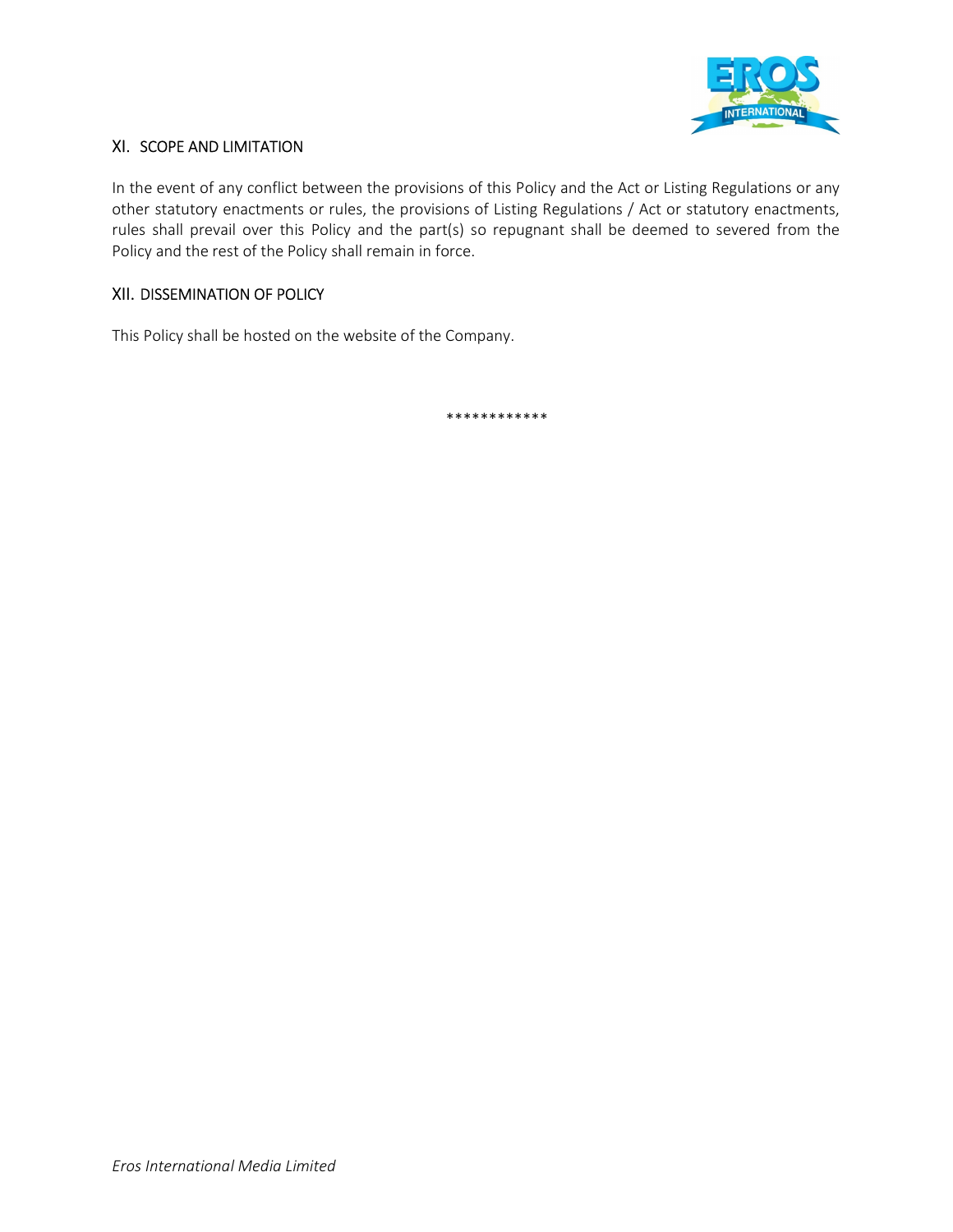

Annexure A

## EVENTS WHICH ARE DEEMED MATERIAL WITHOUT APPLYING ANY MATERIALITY CRITERIA:

- 1. Acquisition(s) (including agreement to acquire), Scheme of Arrangement (amalgamation/ merger/ demerger/ restructuring), or sale or disposal of any unit(s), division(s) or subsidiary of the listed entity or any other restructuring;
- 2. Issuance or forfeiture of securities, split or consolidation of shares, buy back of securities, any restriction on transferability of securities or alteration in terms or structure of existing securities including forfeiture, reissue of forfeited securities, alteration of calls, redemption of securities, etc.;
- 3. Revision in rating(s);
- 4. Outcome of meetings of the Board of Directors held to consider the following:
	- a) Dividends and/ or cash bonuses recommended or declared or the decision to pass any dividend and the date on which the dividend shall be paid/ dispatched;
	- b) Any cancellation of dividend with reasons thereof;
	- c) Decision on buy-back securities;
	- d) Decision with respect to any proposed fund raising to be undertaken;
	- e) Increase in capital by issue of bonus shares through capitalization including the date on which such bonus shares hall be credited/ dispatched;
	- f) Reissue of forfeited shares or securities; or the Issue of shares/ securities held in reserve for future issue or creation in any form or manner of new shares or securities or any other rights, privileges or benefits to subscribe to;
	- g) Short particulars of any other alteration of capital, including calls;
	- h) Financial results;
	- i) Decision on voluntary delisting by the Company from the Stock Exchange(s);
- 5. Agreements [viz. shareholder agreement(s), joint venture agreement(s), family settlement agreements, (to the extent that it impacts the management and control of the Company), agreement(s)/ treaty (ies)/ contract(s) with media companies] which are binding and not in the normal course of business, revision(s) or amendment(s) and termination(s) thereof;
- 6. Frauds/ defaults by the Promoter or Key Managerial Personnel (KMP) or by the Company or arrest of any KMP or promoter;
- 7. Change in directors, key managerial personnel (Managing Director, Chief Executive Officer, Chief Financial Officer, Company Secretary etc.), Auditor and Compliance Officer;
- 8. In case of resignation of the auditor of the Company, detailed reasons for resignation of auditor, as given by the said auditor, shall be disclosed by the Company to the stock exchanges as soon as possible but not later than twenty-four hours of receipt of such reasons from the auditor.
- 9. Resignation of Independent Director including reasons for resignation: In case of resignation of an independent director of the Company, within seven days from the date of resignation, the following disclosures shall be made to the stock exchanges by the Company:
	- i. Detailed reasons for the resignation of independent directors as given by the said director shall be disclosed by the Company to the stock exchanges.
	- ii. The independent director shall, along with the detailed reasons, also provide a confirmation that there are no other material reasons other than those provided.
	- iii. The confirmation as provided by the independent director above shall also be disclosed by the Company to the stock exchanges along with the detailed reasons as specified in sub-clause (i) above.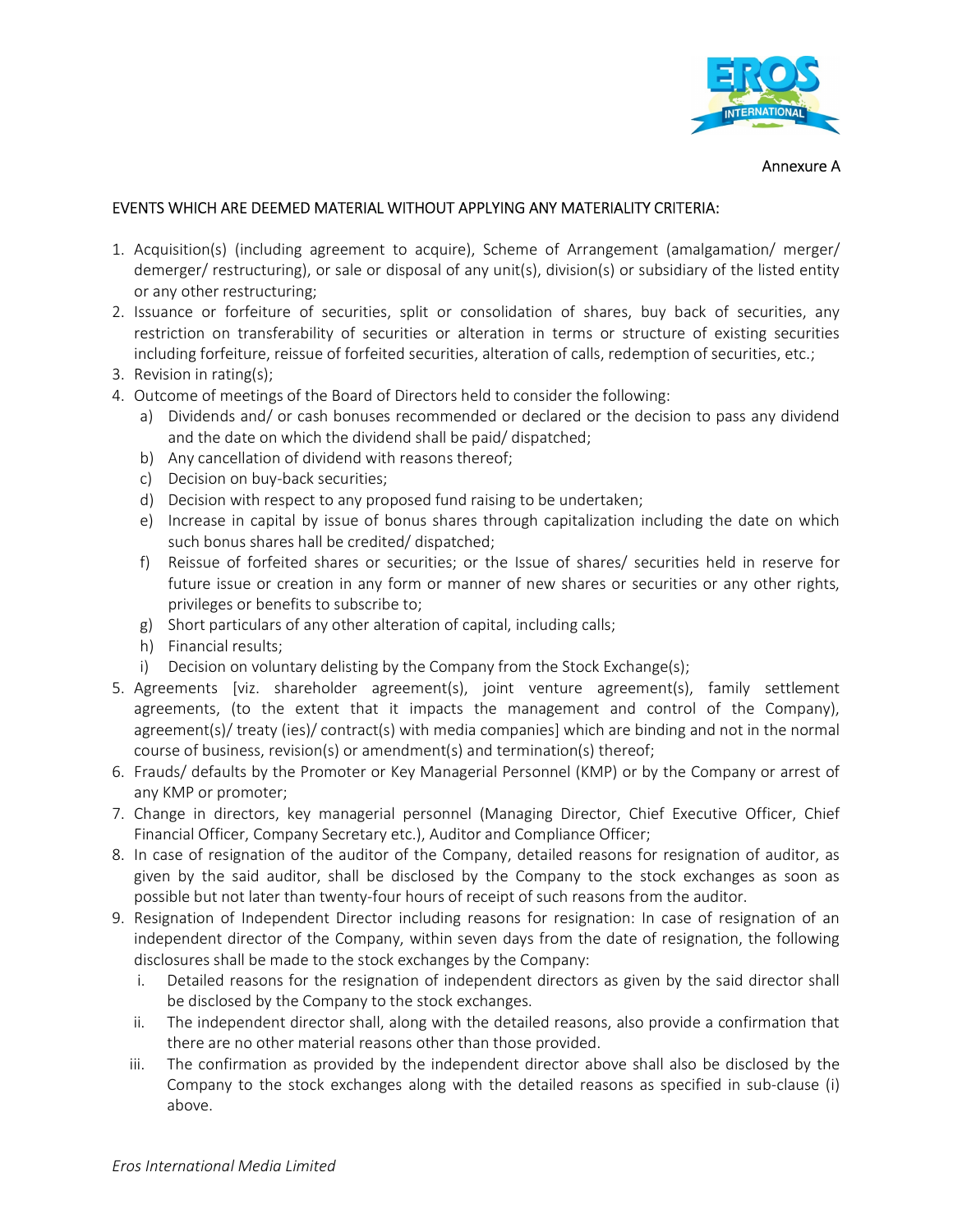

- 10. Appointment/ discontinuation of Share Transfer Agent;
- 11. Corporate Debt Restructuring of the Company;
- 12. One time settlement with a lender(s) by the Company of its own borrowings, if any;
- 13. Winding up petition filed by any party/ creditors of the Company;
- 14. Issuance of notices, call letters, resolutions and circulars sent to shareholders, debenture holders or creditors or any class of them or advertised in the media by the Company;
- 15. Proceedings of the annual and extra-ordinary general meetings of the Company;
- 16. Amendments to memorandum and articles of association of the Company, in brief;
- 17. Schedule of analyst or institutional investor meet and presentations on financial results made by the Company to analysts or institutional investors;
- 18. The following events in relation to the Corporate Insolvency Resolution Process ('CIRP') of a Company corporate debtor under the Insolvency Code:
	- a. Filing of application by the corporate applicant for initiation of CIRP, also specifying the amount of default;
	- b. Filing of application by financial creditors for initiation of CIRP against the corporate debtor, also specifying the amount of default;
	- c. Admission of application by the Tribunal, along with amount of default or rejection or withdrawal, as applicable;
	- d. Public announcement made pursuant to order passed by the Tribunal under section 13 of Insolvency Code;
	- e. List of creditors as required to be displayed by the corporate debtor under regulation 13(2)(c) of the IBBI (Insolvency Resolution Process for Corporate Persons) Regulations, 2016;
	- f. Appointment/ Replacement of the Resolution Professional;
	- g. Prior or post-facto intimation of the meetings of Committee of Creditors;
	- h. Brief particulars of invitation of resolution plans under section 25(2)(h) of Insolvency Code in the Form specified under regulation 36A (5) of the IBBI (Insolvency Resolution Process for Corporate Persons) Regulations, 2016;
	- i. Number of resolution plans received by Resolution Professional;
	- j. Filing of resolution plan with the Tribunal;
	- k. Approval of resolution plan by the Tribunal or rejection, if applicable;
	- l. Salient features, not involving commercial secrets, of the resolution plan approved by the Tribunal, in such f0 1m as may be specified;
	- m. Any other material information not involving commercial secrets.